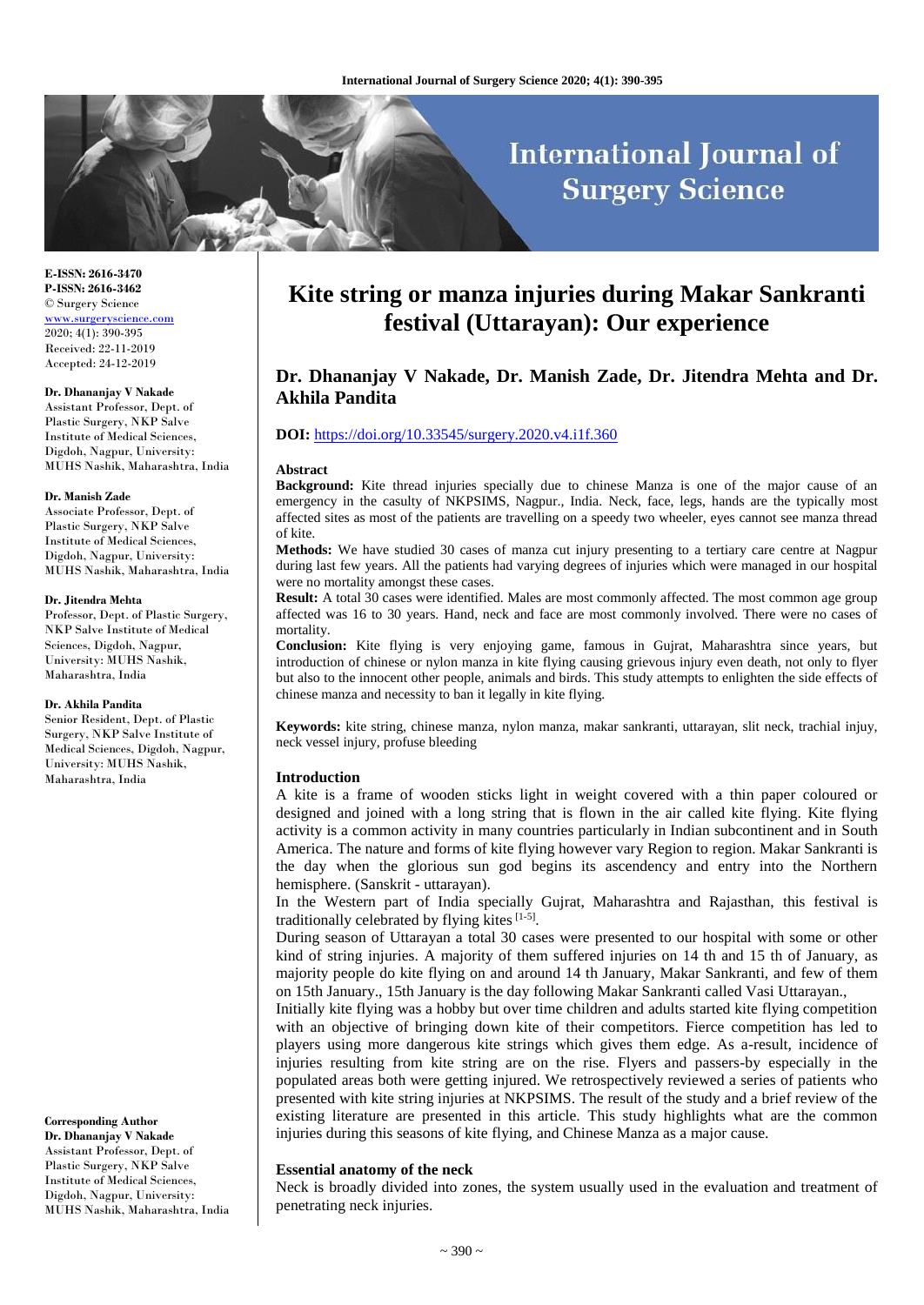Zone 1. From the clavicle to the cricoid cartilage including thoracic inlet. This region containing Major vascular structures of the subclavian artery and veins, jugular veins, common carotid artery, esophagus, thyroid, trachea.

Zone 2. Extending from cricoid to angle of mandible. Contents common carotid artery, internal and external carotid artery, jugular veins, larynx, hypopharynx, cranial nerves X, XII,

Zone 3. Area extending from angle of mandible to skull base [5]. Injuries due to kite flying are two types - direct and indirect. Direct injuries are slitting injuries due to thin strings. This is very common during Makar Sankranti in Maharashtra, Gujrat and Rajasthan. Almost all our patients were on some kind of fast moving open vehicle usually two wheelers. Non use of head and neck protection eg. Helmets, neck scarfs, was a common occurrence in all patients. These injuries usually result when a person moving in a two wheelers suddenly comes in contact with a kite string of a flying kite which is close to the ground. These strings comes in contact with the skin of neck, face, he tries to remove string with hands, so his hands like thumb, index fingers gets affected with tendon injuries of thumb and index finger. Persons those wearing helmets strings slips to neck and cause slitting of neck. Persons not wearing helmets then it causes cutting, slitting of nose, bilateral angles of mouth, upper eyelids, sometimes in legs, tendo achhiles and front of ankle joint were cut in our study. As a moving two wheeler taken sametime to deccelerate and stop the relative motion between the string and skin causes trauma to person. The amount of kinetic energy delivered by the wounding agent has to be considered together with its interaction with the involved tissue. The wounding capacity of the string is hence proportional the speed of the persons two wheeler. Thinness, sharpness and strength of the threads aggravates the injury. These threads are usually multibraided and coated with fine powdered glass (manza), which adds to their incisive property. Nowadays Chinese manza or nylon manza is deadly weapon as it does not breaks and so it can cut throat, larynx, pharynx, trachea and vessels. The extreme thinness and there light colour reduces their visibility even in abroad day light. It is usally a free flying kite string or a kati patang- whose thread is cut and is lying low near the ground and it causes maximum damage as it is usually pulled by other kite flyers. A slow moving person came in contact with manza will get superficial cut or abrasions, but fast moving persons may get injured - extensive vascular, laryngeal injuries and may be life threatening, if not treated early. Zone I and II are / were the affected sites in our study, in patients with neck injuries.

#### **Methods**

Medical records were retrospectively reviewed of patients with injuries due to kite strings who presented to the emergency department of NKP Salve institute during Jan 2017, Jan 2018 and Jan 2019. With direct injuries means those inflicted directly due to contact with kite string with any part of body.

Indirect injuries i.e. those inflicted indirectly, due to fall from rooftop or fall from running vehicle were not included in our study. All patients were divided into two categories group 1. Who were injured during kite flying and are involved in flying. Group 2. Other were by passers who are victim of kite string injuries<sup>[6]</sup>.

This study was conducted in the department of plastic and reconstructive surgery NKPSIMS Nagpur.

#### **Results**

A total 30 cases were presented to the emergency department of NKPSIMS during month of Jan 2017, Jan 2018, and Jan 2019. These patients presented with injuries directly related to kite strings.

Majority of patients. Fall into group II, male to females ratio, Patients aged 12 to 45 years form the majority of patients.

| Sr. No. | Injury on body part                   | Age                       | Male                          | <b>Total</b>                | <b>Total cases</b> |
|---------|---------------------------------------|---------------------------|-------------------------------|-----------------------------|--------------------|
| 1.      | Neck                                  |                           |                               |                             |                    |
|         | Superficial (upto platysma)           | 14 yrs to 40 yrs          | $\mathcal{R}$                 | $\mathcal{D}_{\mathcal{L}}$ | 5                  |
|         | Deep(Deep to platysma)                | 25 to 35 yrs              |                               | 2                           | 9                  |
| 2.      | Eyelid injuries                       | $20$ to $30$ yrs          |                               | 3                           | 4                  |
| 3.      | Nose injuries                         | $\overline{35}$ to 45 yrs | $\mathfrak{D}_{\mathfrak{p}}$ |                             | 3                  |
| 4.      | Upper lip and angle of mouth injuries | 18 to 35                  |                               |                             | $\overline{c}$     |
| 5.      | Hand injuries                         |                           |                               |                             |                    |
|         | Thumb                                 | 35 to 45 yrs              | 3                             | $\Omega$                    | 3                  |
|         | Finger                                | 8 yrs to 55yrs            |                               |                             | $\overline{c}$     |
| 6.      | Lower limbs                           |                           |                               |                             |                    |
|         | Legs                                  |                           |                               |                             |                    |
|         | Tendo achillies injuries              | $20$ to $45$ yrs          | $\mathcal{D}_{\mathcal{L}}$   | $\Omega$                    | $\mathfrak{D}$     |
| Total   |                                       | 8 to 45 yrs               | 20                            | 10                          | 30                 |

**Table 1:** Group II cases

There were total 30 cases in our study. Injuries in group 2 were more than group 1. Male to female ratio was 2:1, Majority cases were due to neck and hand injuries. Group 2>grp 1= 27:3.

#### **Discussion of results**

We studied all these cases presented to us one day previous and a week post 14th January. All these cases presented to casualty department. All patients were assessed for the requirement of emergency resuscitation, airway compromise, active bleeding, and depth of injury. Active bleeding is controlled in emergency department by ligating bigger veins or vessels and after pressure bandaging. Patients are immediately shifted to operation theatre.

Airway management cases sometimes be challenging. Hoarsenes, stridor, respiratory distress, hemoptysis, hemodynmic stability and subcutaneous emphysema all suggests injury to airway and or vasculture. A quick surgical and orthopedic opinion was also taken to rule out neurological or abdominithoracic or any bony injuris as most of these patients had a history of fall at the site of injury.

None of our patients needed any urgent airway management and neither did they have significant asociated neurological or abdominothoracic or orthopedic injury before shifting them to the operation theatre. Except one Patient developed electric burn injury to the hand while removing kite hanging on electrical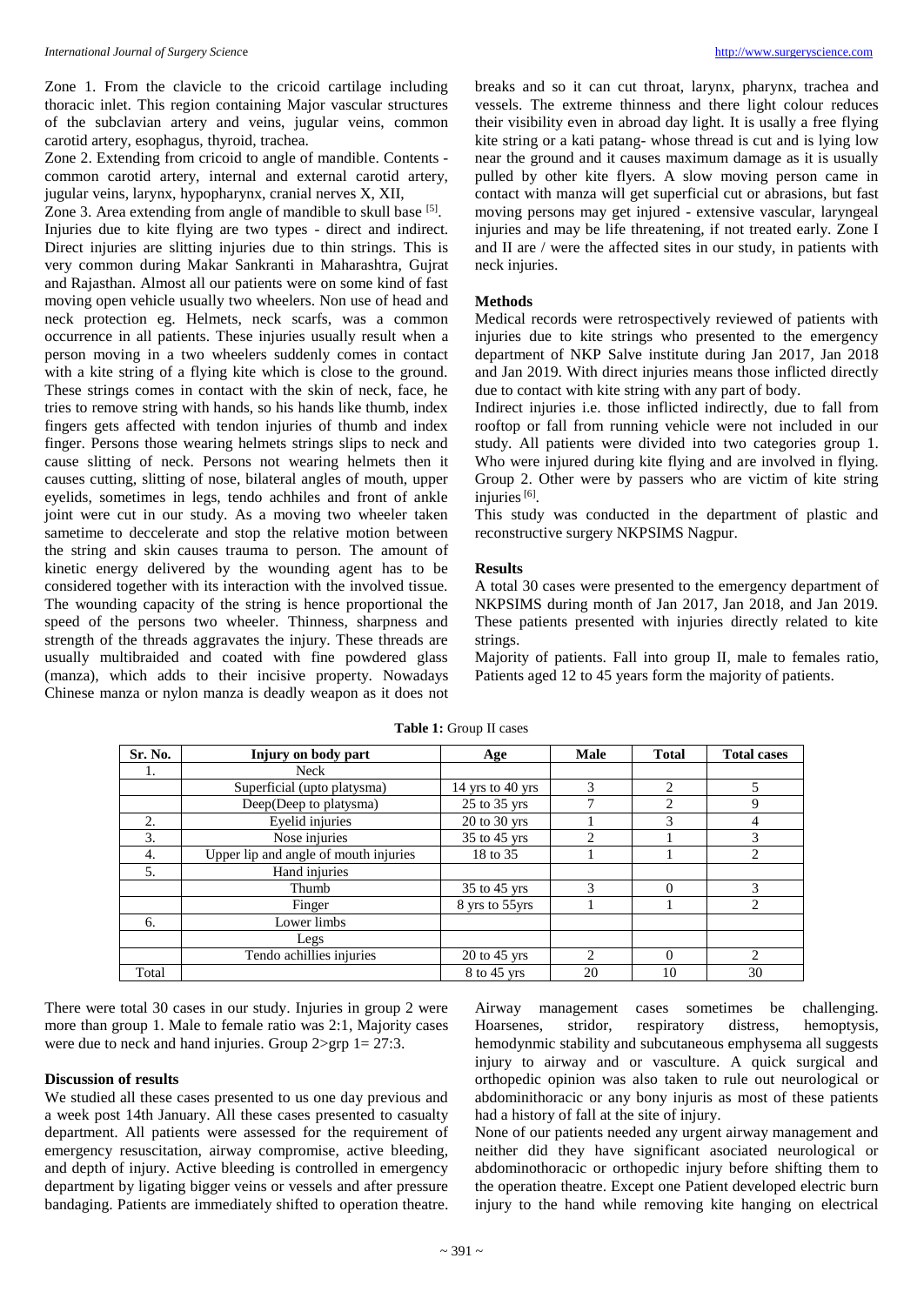#### *International Journal of Surgery Scienc*e [http://www.surgeryscience.com](http://www.surgeryscience.com/)

pole, All trauma patients underwent preliminary laboratory Tests like hemoglobin, glucose levels, and electrolytes levels. After achieving good airway, good breathing and circulation, most patients were shifted to plastic surgery operation theatre for explortion of neck wounds or hand injuries with cut tendons or neurovascular bundles of fingers or thumb. Preparation of surgery also included tetanus prophylaxix, broad spectrum antibiotic prophylxis and collecting blood specimen for typing and cross matching if blood transfusion is required. Cooperative adult patients and patients with superficial injuries - skin, subcutaneous tissues and strap injury were explored under local anaesthesia. Majority of our patient in this series we have explored under local anaesthesia except one patient of neck injury, where injury was deep slightly cutting trachea partially but airway was not exposed, he was explored under general anaesthesia not a single patient got complete tracheal injury. Two patients required blood transfusion due to profuse bleeding due to cutting of neck vessels which were mostly veins and small arteries and are ligated. Two patients with lip injuries and 3 patients with nose injuries were sutured in 3 layers, under local anaesthesia. 3 patients having thumb injury of which 2 patients had FPL cut injury repaired under brachial block. 2 patients having index and little finger tendon injury repaired under brachial block and tendon and neurovascular bundles repaired under microscope. 2 patients with angle of mouth injuries was repaired under local anaesthesia with 6.0 ethilon cutting needle and 5.0 vicryl cutting needle. 4 patients with eyelid injuries were repaired with 6.0 ethilon and 6.0 vicryl cutting needle under local anaesthesia. Two cases came with tendoachillies tendon cut injury due to chinese manjha were repaired under spinal anaesthesia, while walking manza was entangled in legs and his posterior aspect of ankles cut causing injury to Tendo achilles. In case of neck injuries profuse bleeding was found to be cut injury to anterior jugular veins found in 9 cases out of 14 cases of neck injury, where bleeding veins ligated. In few branches of external carotid were bleeding. All the bleeding or ruptured veins were safely ligated. If internal jugular veins cut accidentally it should be repaired immediately with vascular 7.0 proline. All the muscles with strap muscles trauma were explored for any inadvertent injury to the deeper vessels. Hematomas washed with normal saline and sucked out. Hemostasis achieved with bipolar cautery and 3.0 vicryl sutures. Thorough saline wash given, Non of our patients got laryngeal injuries. Non of our patients developed cricothyroid membrane injuris or cervical spine injury. Non of our patient got esophageal or deeper injuries.

Clean dressings, completion of medico legal formalities, (MLC) and patients willingness to come for follow up checkups and dressings and suture removal, on this basis we have made criteria to plan discharge of patients, suture removal, we have done aproximately 8th day post operatively. 2 patients developed serous discharge, one patient shown slight breakdown of wound on one side managed with dressings and secondary suturing. We have kept minivac drain no 8 in most of wounds and drain was removed after 48 hours.



**Case 1:** Pre-operative and post-operative view. Fig 1 and 2, because of profuse bleeding we have to operate patient in ICU bed only, because patient was in shock.

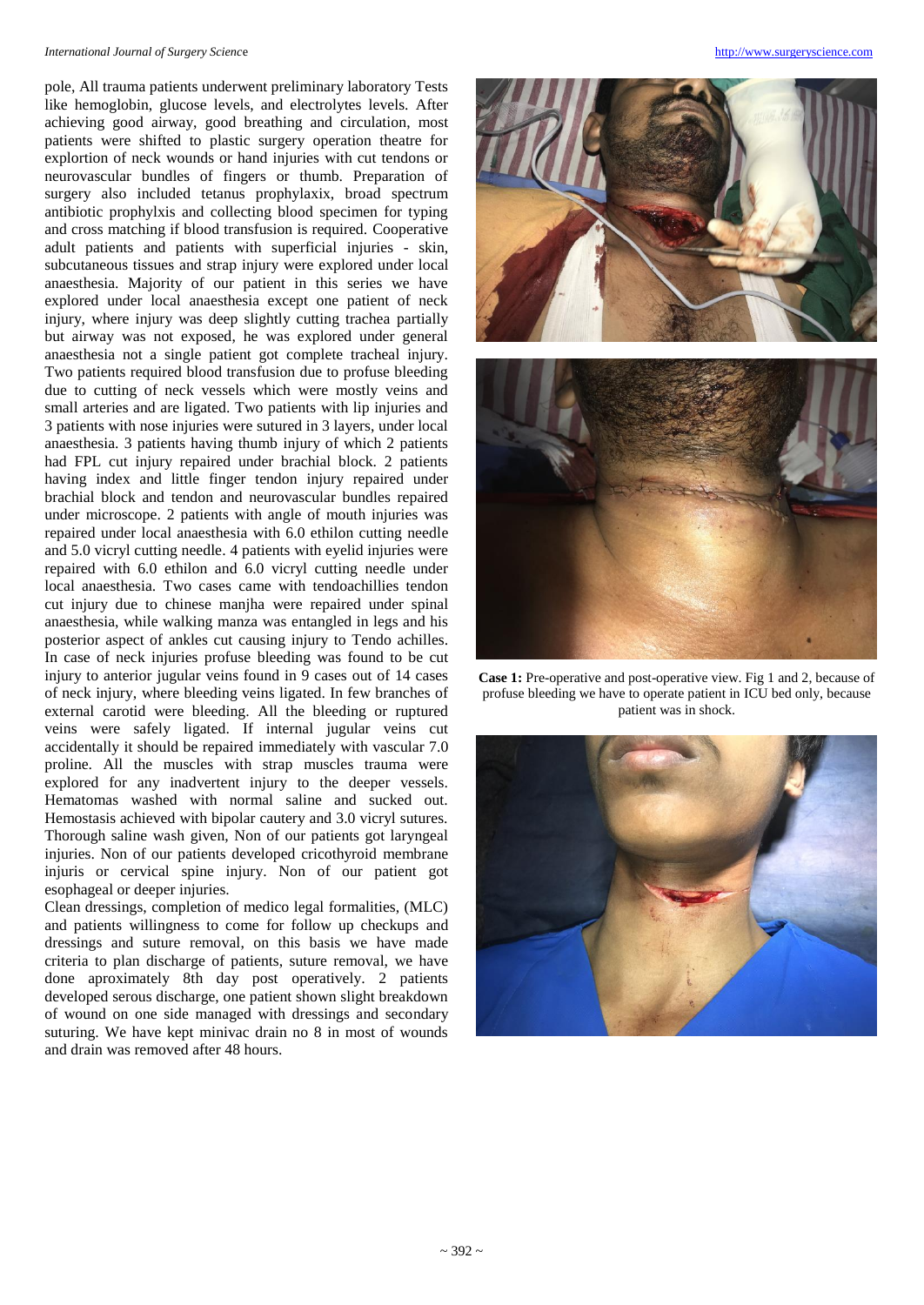*International Journal of Surgery Scienc*e [http://www.surgeryscience.com](http://www.surgeryscience.com/)



**Case 2:** Preoperative and post-operative view. Neck injury.



**Case 3:** Thumb injury preoperative view.



**Case 4:** Tendoachhiles tendon injury.





**Case 5:** Nose injury pre op. fig. 7. And post op fig. 8.

#### **Discussion**

Kites are believed to be invented in China and spread to different parts of the world. In India, kite flying is a popular activity in January around the Hindu festival of Makar Sankranti, when the sky was studded with thousands of kites, groups of people engage in a fiercely competition, using their own string as a weapon to cut and bring down-other kites  $\left[1, 2, 4, 5, \ldots\right]$ 6] . Competitors uses various means to make their strings sharper and stronger. Such kite strings are called Manza, they are cotton or nylon-strings coated with crushed glasses using glue and other chemical adhesives. Chinese Manza is usually nylon manza is very dangerous. As it does not break easily and slit throat or hands like a sharp knife. A study of pediatric age group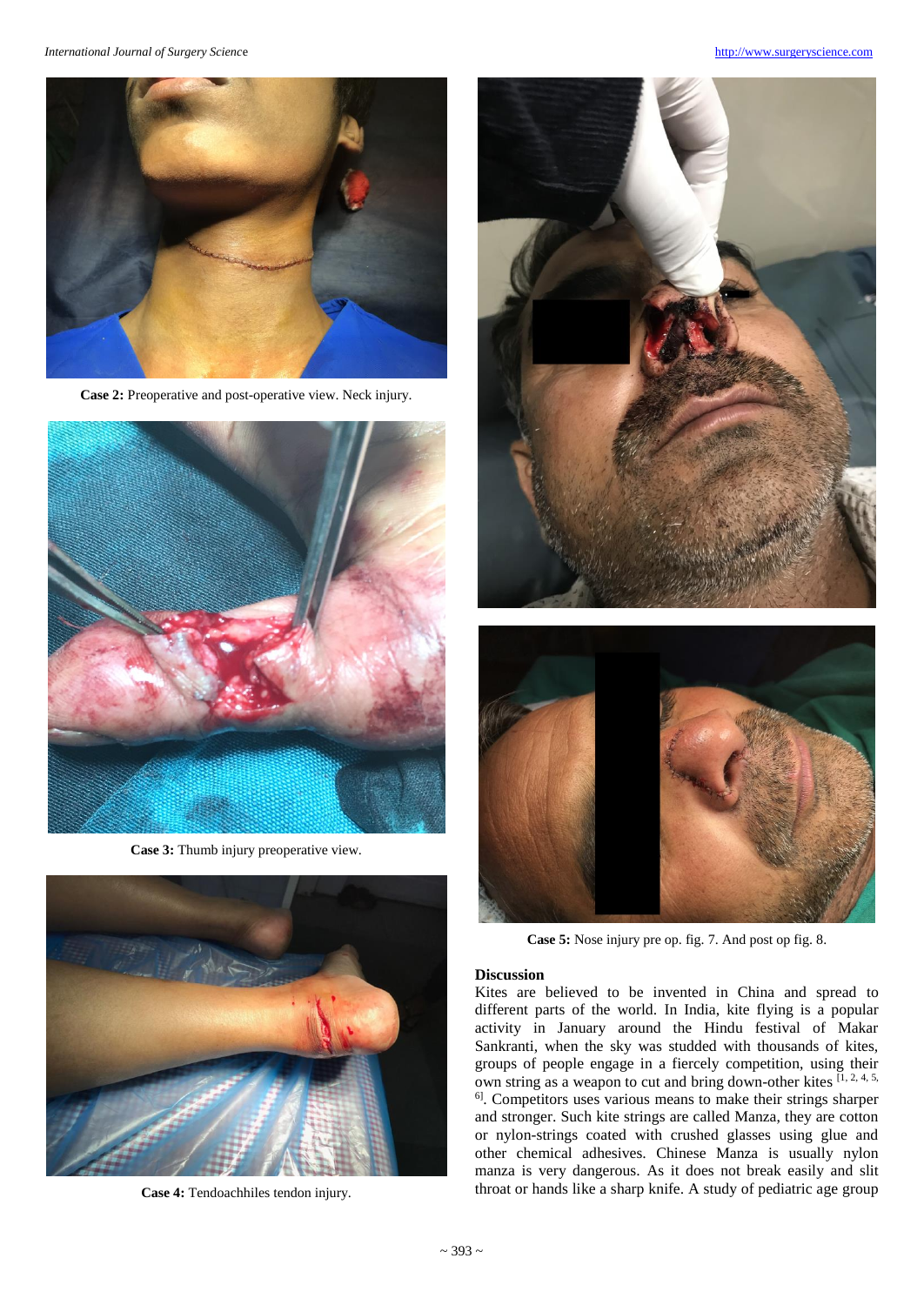#### *International Journal of Surgery Scienc*e [http://www.surgeryscience.com](http://www.surgeryscience.com/)

in northern India found that males 5 to 10 years of age were most susceptible whereas another study from western India showed that males 16 to 45 years were most frequently involved. In our study males with age 8 years to 35 years were involved.

Injuries in our study ranges from abrasions to full thickness lacerations involving deeper structures. Kite flyers and handlers are prone to injuries over their hands and face. They also face dangers of accidentally falling from the roof tops-and suffer further injuries. Uninvolved passer by, motorist or riders form the second group who are injured by string kites. That drift onto the road or strings that are caught and hanging from trees or electric wires. These strings can injure the face or entangle around their neck, the severity, the depth and pattern of which depends upon the relative Speed of movement. Electrocution injuries due to fall from rooftop on electric wires hanging outside buildings is also common. These burns may turn fatal, may be associated with head injury. Similar pattern of injury are seen in this study. A very high proportion of injuries involved

The head and neck. It is very true that majority patients fell into the group II, who were passively injured. These indirect or secondary injuries are equally responsible for morbidity related to kite string injuries. The present study focuses only on direct injury and hence indirect injuries were not included in our study. The exact incidence of kite flying injuries is difficult to compile, probably because a number of non life threatening injuries tends to be managed at primary medical centres and largely go unreported. Cases that are immediately fatal are also fail to reach a tertiary centre.

Laws could be crafted to allow for safe kite flying, keeping in mind public sentiment and enthusiasm. Hence regulation and education, rather than prohibition is suggested. Depending upon the geographical region, incidence of kite flying spikes during a certain event or month or time of the year. This time period is predictable and thus prevention can be focussed on, rather than banning it.

Kite flying can cause interference in flight operations - which is potential hazard. Injuries to birds and other animals like Dogs is happening routinely so kite flying demands caution and responsible actions on the part of people-and the local government authorities [6].

Prevention should be advocated by Pamphlets and information booklets, television, facebooks - whatsapp media can be used for this, various mobile applications (apps) can be used for spreading this message. Various videos, animations can be shown on TV, news, youtubes and facebooks so that children and adults of all ages can understand this message. Wearing gloves and head gears, covering exposed extremities should encouraged for kite flyers. We should use local government authorities to organize formal kite flying and discourage kite competition. Avoid or ban kite flying from rooftops and designate open spaces for kite flying. Such spaces should be away from roads, power lines or grids, airport, bird sancturities. Medical. Facilities for immediate care (first aid) and transport should be made available during such event.

Chinese manza or nylon manza should be banned. National green tribunal principal bench <sup>[14]</sup>. New Delhi, after application by people for the Ethical treatment of animals (PETA) India to ban Chinese manza taken an action. Under the provision of Environmental protection act 1986, prevention of cruelty act 1960, the wildlife protection act 1972. The Indian penal code and any other law provision to prohibit manufacturer, use, sale and purchase of any kind of synthetic, nylon threads used for kite flying and to strictly enforce prohibition throughout the state and union territories as this is in public interest and has national

importance.

Nylon synthetic manjha is made of monofilament fishing line. It is made up of single plastic fibre and is glass coated, which makes it deadly. Monofilament is made by melting and mixing polymers which extruded through tiny holes and then spun into spools of various thickness. Monofilament are non biodegradable and they are very thin in nature and so birds and animals also humans

Cannot see it easily, they can easily get brushed against manjha and entangled into it. These causes risks to swimmers and scuba divers. This is a microplastic which may cause starvation or poisoning of organismss in soil and water. Chinese manjha causes cutting of skin of animals, human and birds. Kite flying is a recreational activity and it does not require utilization of harmful strings like synthetic or coated with sharp material manjha for flying kites. Use of plain cotton thread is better suited for this purpose as it is incapable of causing injuries to human beings.

During kite flying activity, 100s and 1000s of meters of manjha thread is used by the people. After kite flying much of the thread is discarded and improperly disposed by its users. The threads discarded are scattered on the ground, down the drain, water channels etc. This thread is non biolodegradable. So causes clogging of water based systems apart from polluting it and even cutting electric lines and power cables, so on. So on 14 dec 2016, judge from National green tribunal [14] bench New Delhi, issued notice that due to protection needs to be given to wildlife as well as envionment besides resultant injuries, deaths of human beings. Accordingly directions were issued- "that the entire country, there shall be prohibition on procuring, stocking, sale and use of nylon thread. Which is also called Chinese Manjha or Chinese dor, and other synthetic thread coated with glass and such other harmful substances for kite flying. However, it was made clear that cotton thread, other than aforesaid thread could be used for kite flying, but such threads which is glass coated or coated with other harmful material will not be permitted to be used for the same.

#### **References**

- 1. Meaning of kite in English Dictionary. Cambridge Dictionary. Available at: https://dictionary.cambridge.org/dictionary/english/kite.acce ssed on 3 February, 2018.
- 2. Deng Y Ancient. Chinese Inventions. 3 rd ed Cambridge: cambridge university press, 2011.
- 3. Cevik H, Simesek K, Yilmaz I. The evaluating of service quality in recreational sports event: kite festival sample. Pamukkale J Sports. Sci., 2017.
- 4. Makar Sankranti Wikipedia. Available form: https://en. Wikipedia.org/wiki/makar\_sankranti. Acessed on 22/4/18.
- 5. Dr. Rahul R Gupta, Dr. RG Aiyer, Dr. Yogesh Gajjar. Our experiences of kite flying string injuries during makar sankranti festival. Gujrat medical journal/march, 2014, 69(1).
- 6. Pradeep Gupta, Ayush Jain, Aditya Nanasaheb Patil, R Thaokar, Sharad Kumar. Kite string injury: a thin line between harmless sports and griveous injury. International journal of Community medicine and public health, July 2018/vol15/issue 7/page-2782.
- 7. Gunwantrao Wankhede A, Sariya Rd Manja A dangerous thread J Forensic leg Med. 2008; 15:189-92.
- 8. Prajapati C, Agrawal A, Altaf MF. Study of kite string injuries in western India. Int. J Inj. Contr. Saf Promot. 2017; 24(910):136-9.